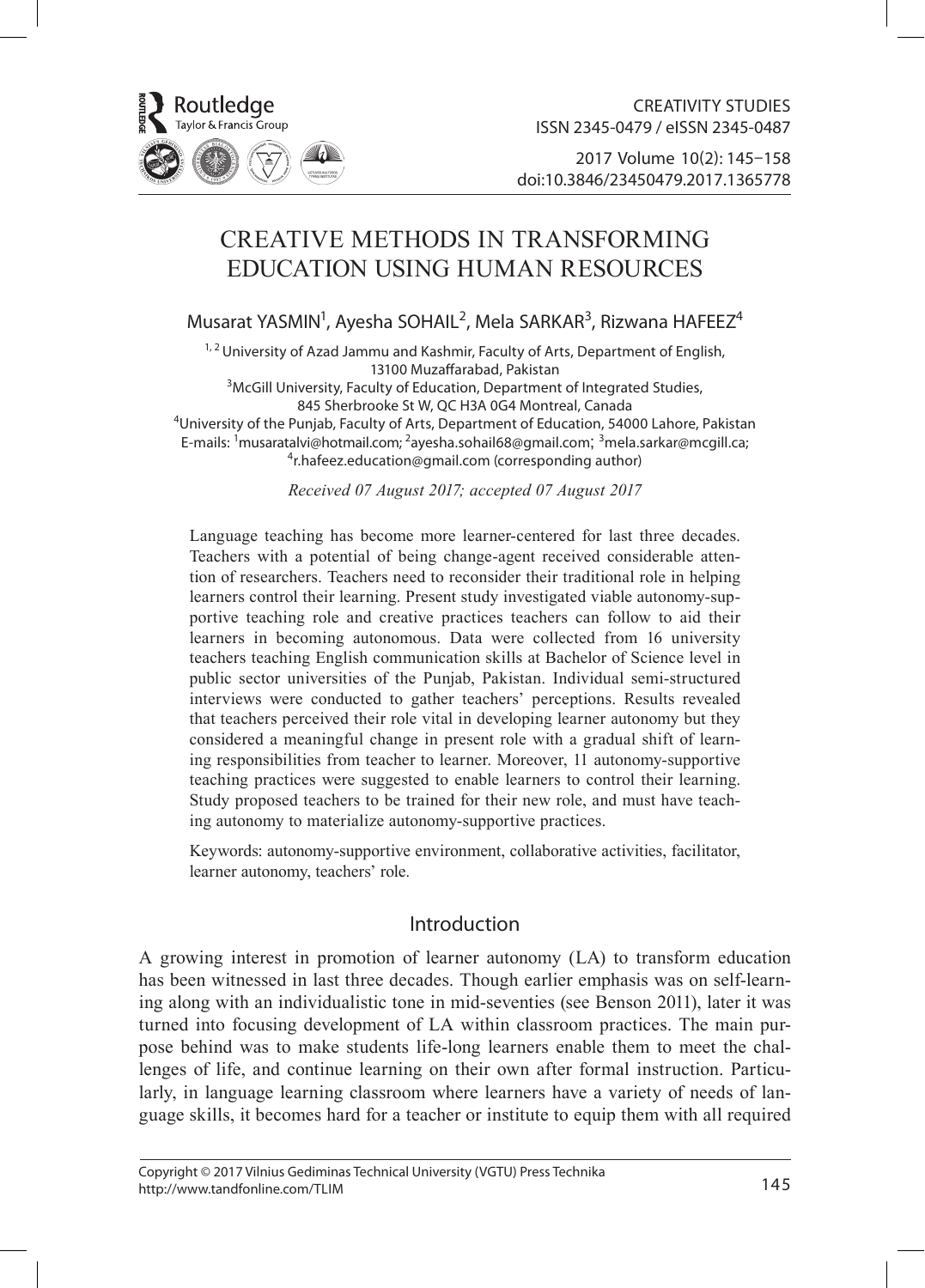skills; consequently, role of teacher became more critical with new dimensions. Previous research showed that teachers need to change their role from instructor to facilitator, counsellor, and resource-person (Yang 1998; Camilleri 1999; Feryok 2013; Fumin, Li 2015; Bajrami 2015). Researchers also found learners gaining autonomy if they were taught by autonomy-supportive teachers (Deci *et al.* 1981; Ryan, Grolnick 1986; Reeve *et al.* 2004). It is, however, yet to be investigated whether teachers understand what beliefs and practices they need to acquire to make their learners autonomous. Present study addressed this gap, and investigated teachers' views in the context of Pakistan where traditional teaching style is in practice. Identifying what teachers say to do during teaching to support autonomy is vital because it provides a basis for proposing practical recommendations to teachers who might be interested in using a more autonomy-supportive motivating style with their own students.

### The role of teachers in fostering LA

The role of teachers has been considered central in promoting LA (Benson 2011). Learners are believed by self-determination theorists to possess inner motivational resources, and that can be nurtured or neglected by teacher or classroom conditions (Reeve 2006). A successful learning engaging learners is an interpersonally coordinated process between instructor and learner as learners were found motivated participating enthusiastically and successful learning in an environment where teachers exhibited autonomy-supportive style (Ryan, Deci 2000). In comparison with the learners taught by controlling teachers, learners taught by autonomy-supportive instructor showed increased perceived competence (Deci *et al.* 1981), higher creativity (Koestner *et al.* 1984), enhanced motivation (Ryan, Grolnick 1986), greater conceptual reception (Benware, Deci 1984), better performance (Boggiano *et al.* 1993), acceptance for challenging success (Shapira 1976), and greater engagement (Reeve *et al.* 2004).

Teachers need to adopt new facilitating role by changing power structure between them, and learners: only then, they can expect positive educational outcomes (Little 1991). This new relationship requires teachers, and learners to be "co-producers of classroom language lessons" where teacher undertakes bringing "learners to the point where they accept equal responsibility for this co-production [...] in terms of their readiness to undertake organizational initiative" through mutual negotiation (Little 1995: 178). Though an autonomous classroom calls for a sharing of burden of learning between teacher, and learners, yet, as Leni Dam (2003: 135) argues, "it is largely the teacher's responsibility to develop LA", and without teacher's counselling, "the whole process will result in low efficiency or even fall into disorder" (Yan 2012: 559). It was made clear by the study of Nae-Dong Yang (1998) who reported on a project to guide learners how to become autonomous, and learn effectively. Researcher combined learning strategy instruction with the course of language learning for 40 students. Through peer-interviews and a questionnaire, learners' perceptions were gathered about strategies, their attitudes, and their preferred learning style. Study showed learners over-ambitious about the goals, lacking self-discipline, and their initial selection of strategies influenced by their inaccurate beliefs. Presence of teachers was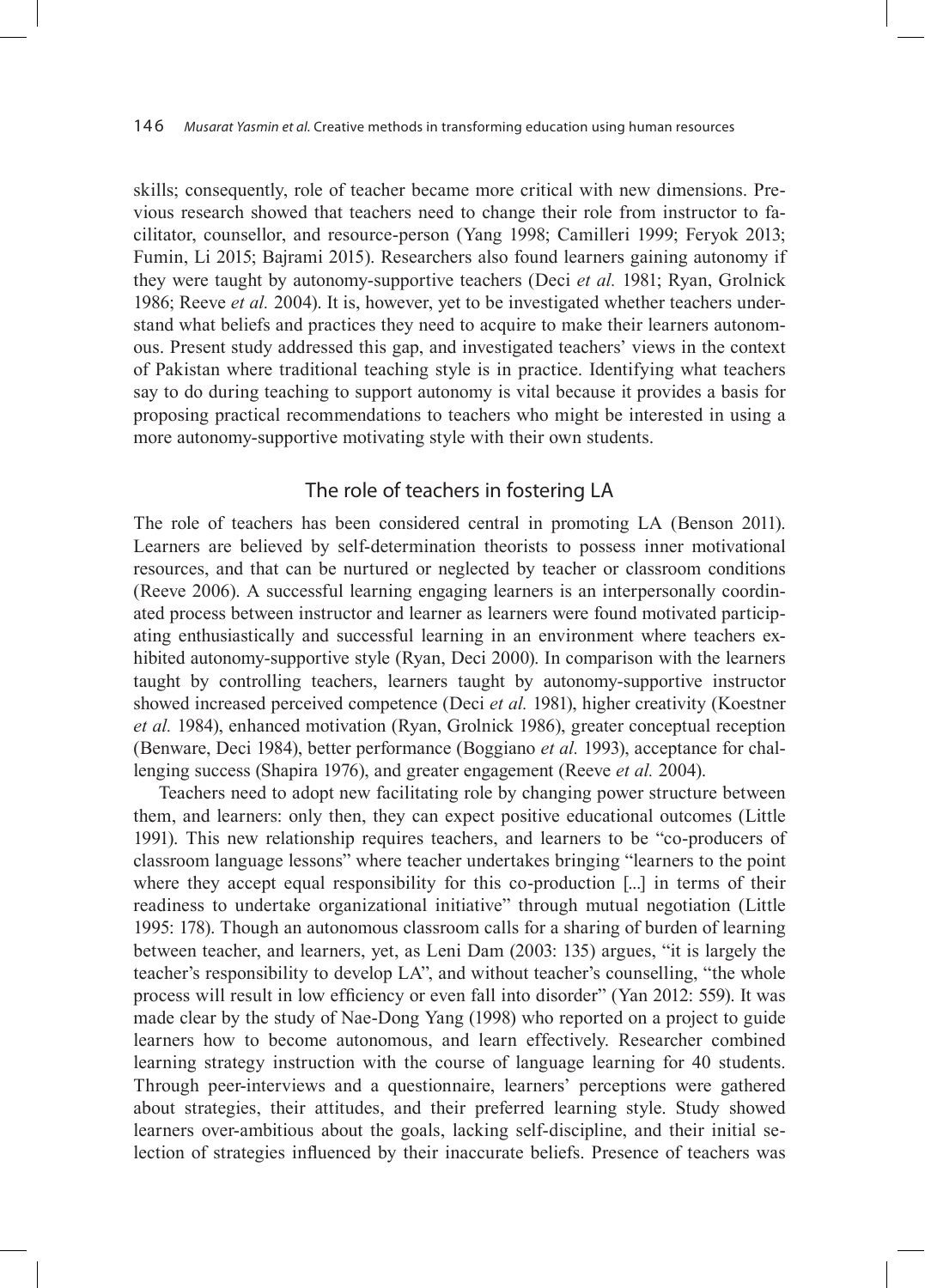inferred essential in helping learners setting realistic goals, change misconceptions regarding strategies, and provide structured format. This study refutes misconceptions related to teachers' minimized role in promoting LA.

A balance between autonomy and structure has been a concern of researchers, Richard M. Ryan and Jerome D. Stiller (1991) established that lack of structure does not lead to an autonomy-supportive situation but to an environment that is *laissez-faire* or permissive. Richard Smith and Naoko Aoki (1999: 22) further clarified the nature of roles saying, "autonomy does not entail total independence", thus, autonomy support, and structure were considered two different, not conflicting aspects of instructor's motivating style (Skinner, Belmont 1993).

Question rises what should be the teachers' style then? Research on teachers' autonomy-supportive style (Reeve *et al.* 2004) indicated that the style does not subsume prescribed techniques rather it is a set of teacher's beliefs about learner motivation. Johnmarshall Reeve (2006) listed the assumptions as teachers should, through teaching, foster inner motivational resources, use informational and avoid controlling or evaluative language to make learners follow teachers' agenda, inform about the value of activity or lesson that have little interest for learner, acknowledge students' expressions of negative affect particularly when an teaching plan may contradict with learners' preferences, and exhibit an autonomy-supportive behaviour including listening to learners carefully, creating opportunities for learners to work in their own way, providing opportunities for learners to talk, organizing learning materials, and seating plan for learners to make the most of resources, and conversation, encouraging learners' effort, appreciating learners' improvement, helping through feedback when learner needs, responding to learners' queries, and acknowledging learners' opinion (Deci *et al.* 1982; Ellis, Sinclair 1989; Flink *et al.* 1990; Reeve *et al.* 1999).

Research also directed to new roles for teachers as helpers, facilitators, guides, and advisors (Oxford 1990; Wenden, Rubin 1991; Gardner, Miller 1999: 180–203). Researchers like Joy Higgs (1988), Peter Voller (2013), George Camilleri (1999), and David Little (2004) identified three major roles of teachers in fostering LA which can be applied at various stages of learning to serve different individual needs of a learner: facilitator, resource, and counsellor. A facilitator was defined as one who offers psycho-social support as well as technical assistance (Voller 2013). Earlier role refers to the ability of motivating students while later refers to assisting learners to plan, and carry out their own learning such as setting objectives, selecting materials, evaluating their learning, etc. Then, teacher as a resource person provides learners with information when necessary. Lastly, teacher as a counsellor responds meaningfully to learning hitches so that they can achieve learning efficiency.

Shanghais Yan (2012) categorised teachers' roles as manager, facilitator, and counsellor. Yan defined manager as one who organises the activities, and facilitator as one who makes the progress flexible, and successful. He assigned facilitator three roles; a guide to motivate learner, a guide to resource ensuring necessary input when needed, an evaluator to the results. His third category of counsellor holds the duty of providing learners feedback, and assistance to become self-monitoring.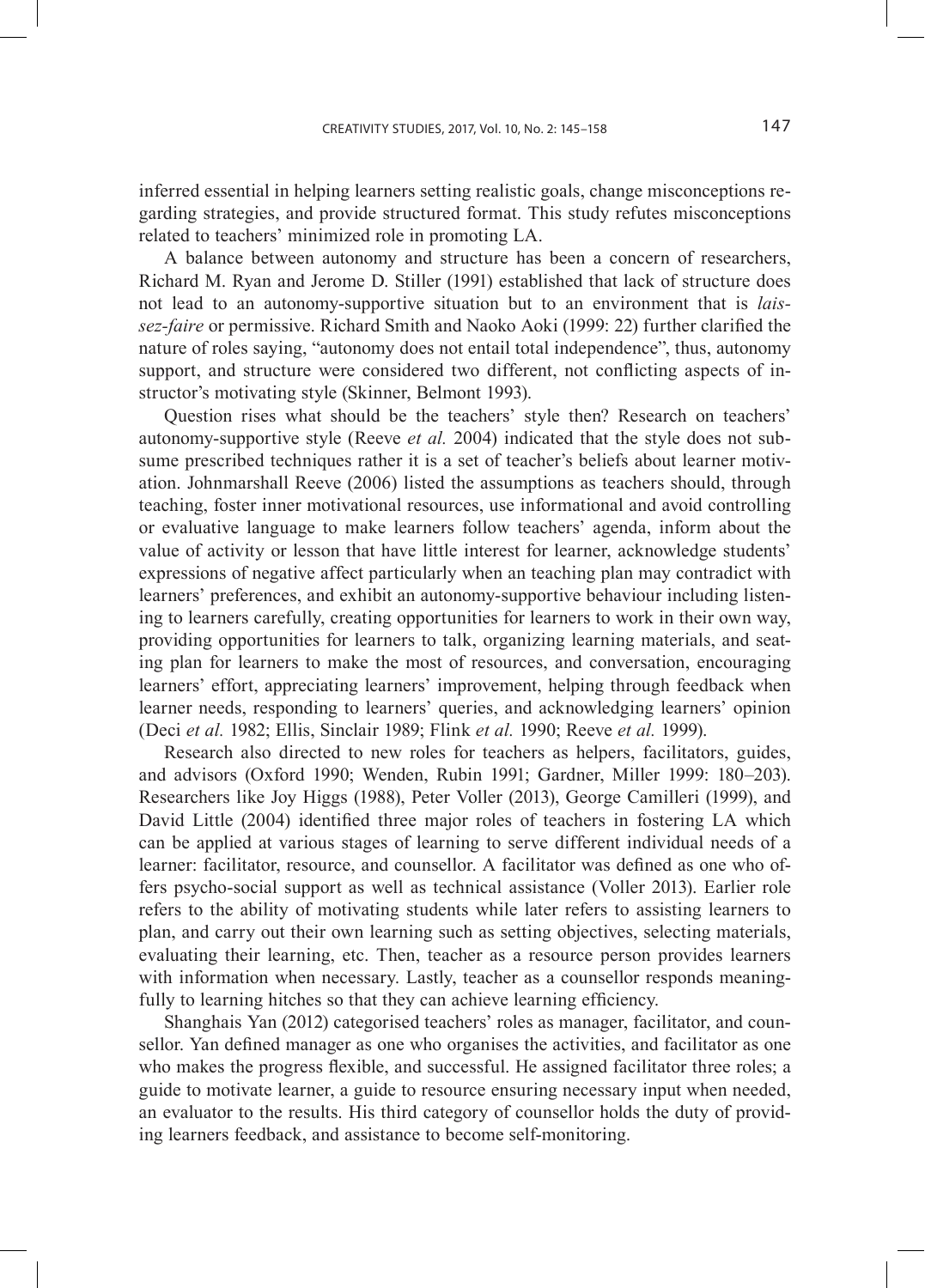A study of Tham M. Duong and Sirinthorn Seepho (2014) explored English teachers' perceptions, and practices about LA using open-ended questionnaire a and interviews in a Thai public university. Teachers perceived their role as more of facilitator, and as a counsellor than as resource provider. Majority of them reported that they provide learners with opportunities to work on their own through encouraging learners to access learning resources by themselves, requiring their learners to reflect upon their progress, giving learners practicing tasks, giving them freedom of choice about topic, learning strategies, and learning materials.

Fang Fumin and Zhang Li's (2015) survey of 2685 Chinese learners from 8 different universities included four variables: learning regulator, resource facilitator, classroom organizer, and study guide. Result showed that learners ranked teacher as facilitator the highest followed by classroom organizer, learning regulator, and studyguide. Results demonstrated that learners were not satisfied with a teachers' traditional role restricted to study guide.

Lumturie Bajrami (2015) investigated teachers' new role as facilitator, and counsellor. Being facilitator means having responsibility to manage class activities, and help learners to plan for long and short term. Bajrami attached high significance to establishing collaboration with learners, and making learners aware of what they are expected to do (Lowes, Target 1998). While as a counsellor, a teacher guides the learners about learning strategies, and makes them able to choose the best for them, and not one preferred by teacher.

Above review of literature highlighted theoretical assumptions about teachers' roles, and findings of empirical studies informed that teachers, and learners emphasise teachers' role as facilitator, resource person, and counsellor. Previous studies were quantitative confirmatory studies; hence were ideal for a place where basic understanding of the phenomenon is established. However, English teaching, and learning in Pakistan has been carried on traditional lines (Yasmin *et al.* 2016) directing to traditional roles of learners, and teachers. LA is new concept for both teachers, and learners, and needs to be explored first in Pakistan context. Moreover, a clear set of teachers' beliefs and teaching practices which make teachers autonomy-supportive are missing to materialize the theoretical assumptions. Present study intended to address this gap by exploring teachers' views about the viability of learner autonomy in Pakistan through investigating their potential roles. Following research questions for the purpose are asked:

- 1. To what extent teachers can foster autonomy in their learners in English language classroom?
- 2. What are the practices teachers can adopt to make learners autonomous?

### Research design

 Following an interpretive paradigm, researchers with a constructivist overview are interested in the meaning participants attached to their role in LA development. LA has been operationally defined for the present study on the lines of Henri Holec: "A learner may be called autonomous if he/she is motivated, and able to understand,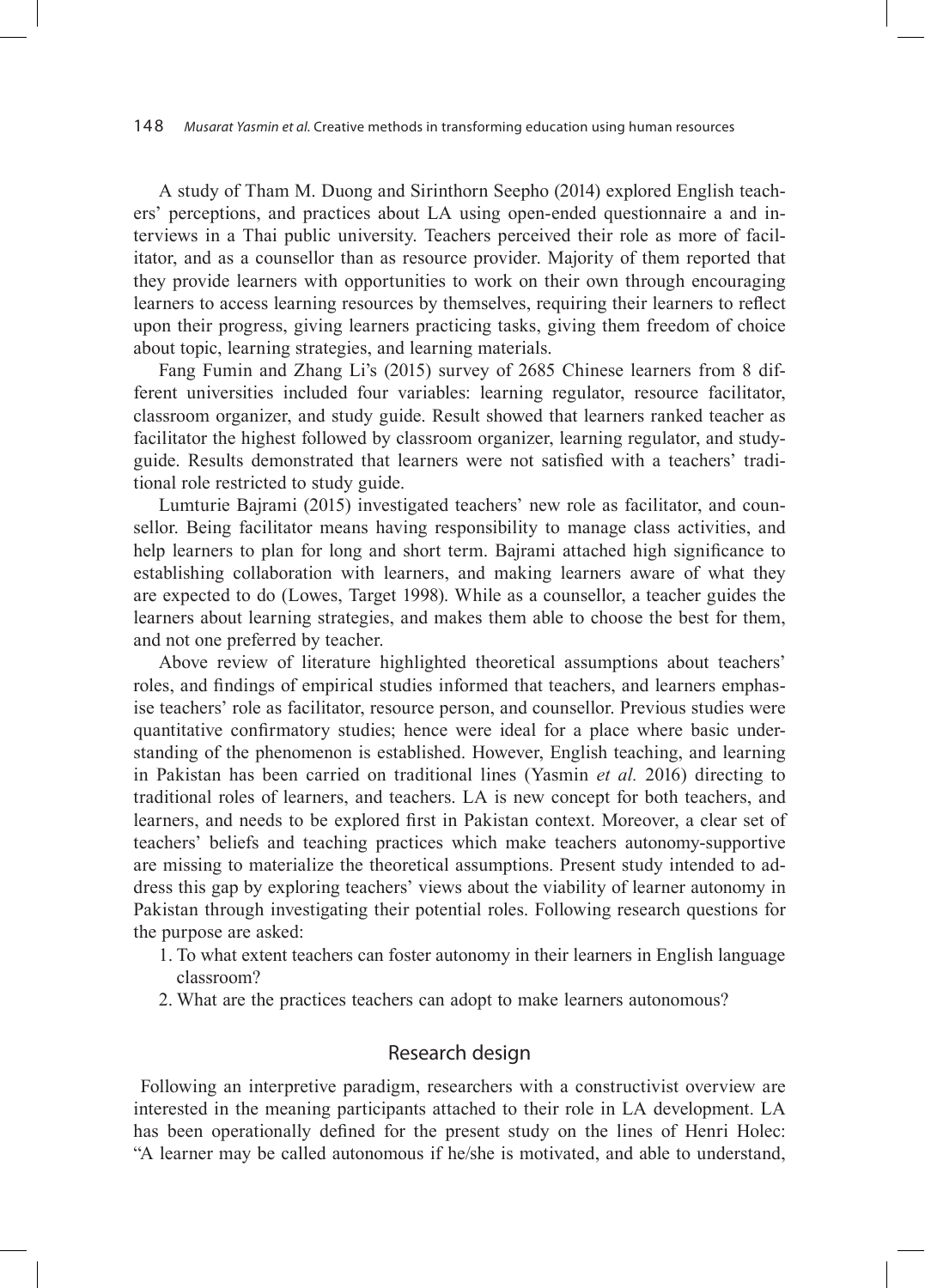and determine goals, identify preferred learning method, and appropriate relevant material, and monitor his learning process" (1981: 3).

English faculty members teaching English communication skills to all disciplines in public universities of province Punjab were selected as target population. English teachers were selected on the basis of their academic background in literature or language, and their teaching experience.

Purposive sampling was done at two levels: four universities (University of the Punjab, Government College University (Lahore), University of Gujrat, and University of Education) were selected on the basis of their being the oldest, and the youngest institute. All single-sex, and discipline-specific universities were excluded as per requirement of research question. A sample of 16 teachers (Sana, Ahmed, Sara, Kiran, Rafia, Jahan, Zia, Inzamam, Shah, Saman, Manal, Sobia, Fahad, Manan, Muslim, Alam) was selected from these four universities. Data was collected at teachers' work places as their comfort zone was priority. Following ethical considerations, prior to interviews, all participants were informed about purpose, and procedure of research, and voluntary nature of participation. To ensure confidentiality of participants, pseudonyms were used instead of their original names. As directed by research question, following a qualitative approach, semi-structured interviews were used to explore the views in depth where following Carol A. Bailey's (2007) suggestion; order and phrasing of questions were kept flexible, and determined by the flow of interview. The questions were formulated guided by relevant literature on  $LA<sup>1</sup>$ . Individual interviews, each 40–60 minutes long, were audio-recorded and later transcribed.

Following an inductive approach of constant comparison analysis, data was analyzed thematically as advised by John W. Creswell (2003). Multiple readings of the text helped not only in breaking up the text into codes (Hesse-Biber, Leavy 2006) as initial and focused codes as termed by Bailey (2007) but also reducing those codes into themes. Coding was kept open with no pre-determined categories to ensure that identified themes reflect the reality perceived by respondents, and not researchers' prior conceptions. These themes were then interpreted, and linked to literature.

Various strategies were employed to attain trustworthiness as were proposed by Yvonna Sessions Lincoln and Egon G. Guba (1985): transcripts were sent back to participants to authenticate the truthfulness of data to increase credibility, and objectivity, rich verbatim interpretations of participants' accounts were included, and data was triangulated in the main study.

# Results and discussion

A teacher can influence the teaching setting significantly (Grolnick, Ryan 1987). When participants were asked about the role of a teacher in promoting LA, they attached

<sup>&</sup>lt;sup>1</sup> Interview questions:

<sup>1.</sup> What should a teacher do to promote learner autonomy in the classroom?

<sup>2.</sup> Does a teacher require any change in his/her role to make his/her learners autonomous?

<sup>3.</sup> Does a teacher require any training for new role?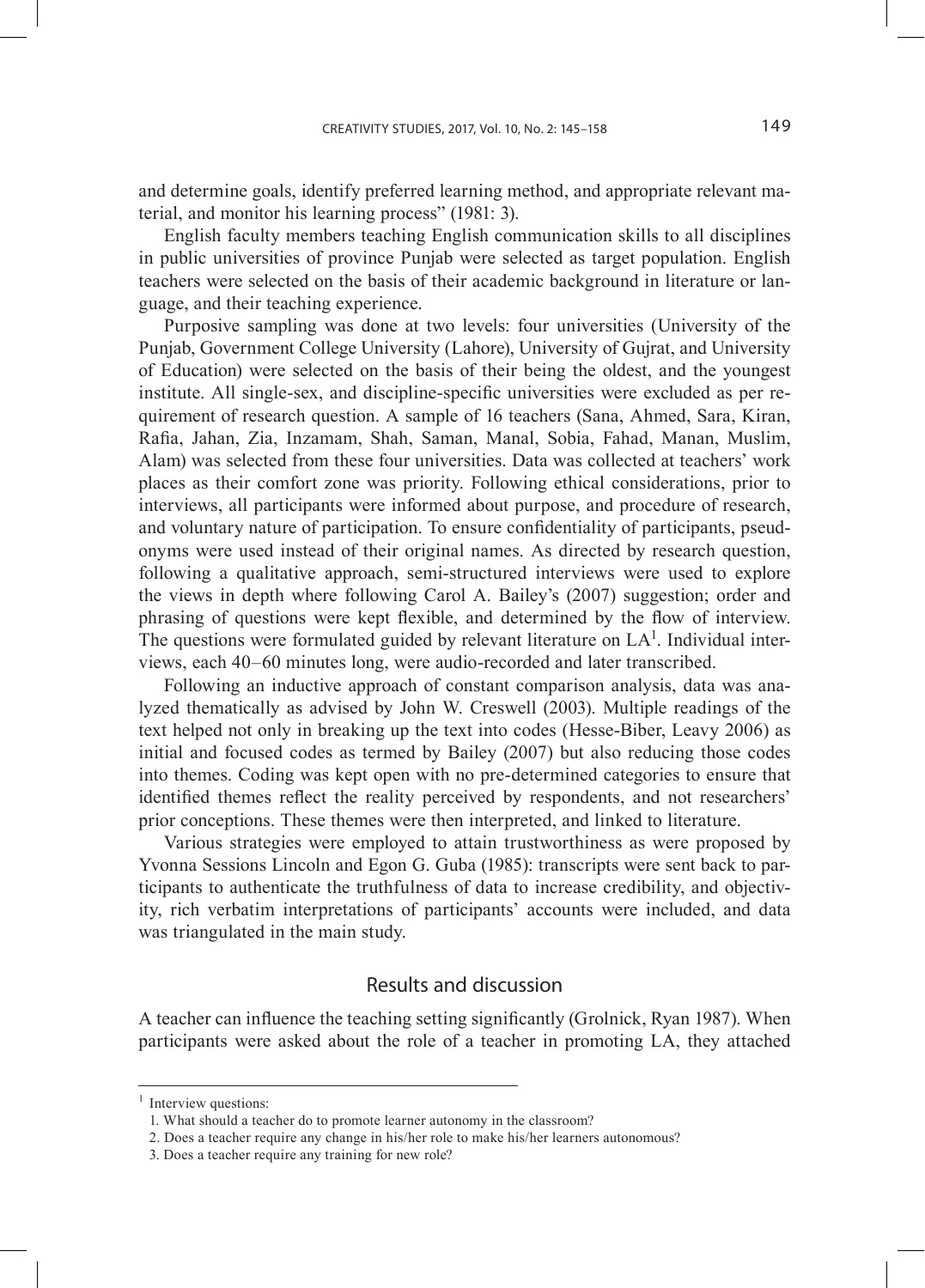high significance to their role as was also found in Yang's study (1998). They pronounced some steps to be taken, adopt an autonomy supportive behavior, and design activities inside or outside of classroom.

#### *Transforming teachers' role*

Respondents of present study considered teacher's role vital in fostering LA. A teacher was regarded as "a big influence" which could bring any change in learner as Muslim said, "using that magical power which is quite, I believe, which is inherent in their profession, he could tell them the utility of being autonomous in learning, and motivate them for this purpose". Other participants supported the view that a teacher has a greater capacity for the purpose. Unlike the misconceptions linked to teacher's role as becoming redundant or passive merely watching learners or offering entire freedom to a learner, few participants, quite explicitly, called it challenging and demanding. Participant's awareness of the vitality of their role supports the stance of earlier researchers (Little 1995; Dam 2003) who held teachers responsible for development of LA.

However, participants emphasized the need of remodeling teachers' present role for promotion of LA. Muslim considered it a change of teacher's mind-set where he should be willing to leave a lot of learning in a student's hands purposefully. Teachers' role is not restricted to one role here, and he can adopt different roles to assist learners to direct their learning as Sana termed it wearing different hats i.e. facilitator, instructor, guide, mentor, counselor etc. The role of facilitator was to "keep an eye on the proceedings, and observe what kind of interest or what kind of things or directions are suitable for a certain individual [...] he should polish his weaknesses through different techniques" as Fahad explained. Here, it is inferred that Fahad allocated teachers the duty of, first, identifying learners' strengths, and weaknesses, and then removing them later. Moreover, respondents' beliefs are in line with David Gardner and Lindsay Miller (1999) who suggested a number of roles interlinked with each other ranging from information provider to manager. A change in role would involve a shift in responsibilities from teacher to learner as a majority of participants construed, through minimizing teachers' intervention and increasing learners' responsibility. It should be noted here that they did not imply a complete absence of teacher, rather limiting teacher's role was considered initial step to move learning responsibility from teacher to learner.

Respondents seemed aware of dangers of a blind shift of responsibility as Muslim was concerned with introducing LA without prior preparation as it could be dangerous. With previous lack of autonomous experience, learners might not be able to find academically strong and authentic material. Muslim's apprehensions carry weight in order to avoid a situation of throwing baby with bath water. Therefore, participants further suggested few ways to bring this change, such as identifying appropriate course material, and class activities. It can be deduced from participant's reservations that a combination of autonomous, and guided teaching pedagogy may work well as Ryan and Stiller (1991), Smith and Aoki (1999) voiced. Structure in autonomous en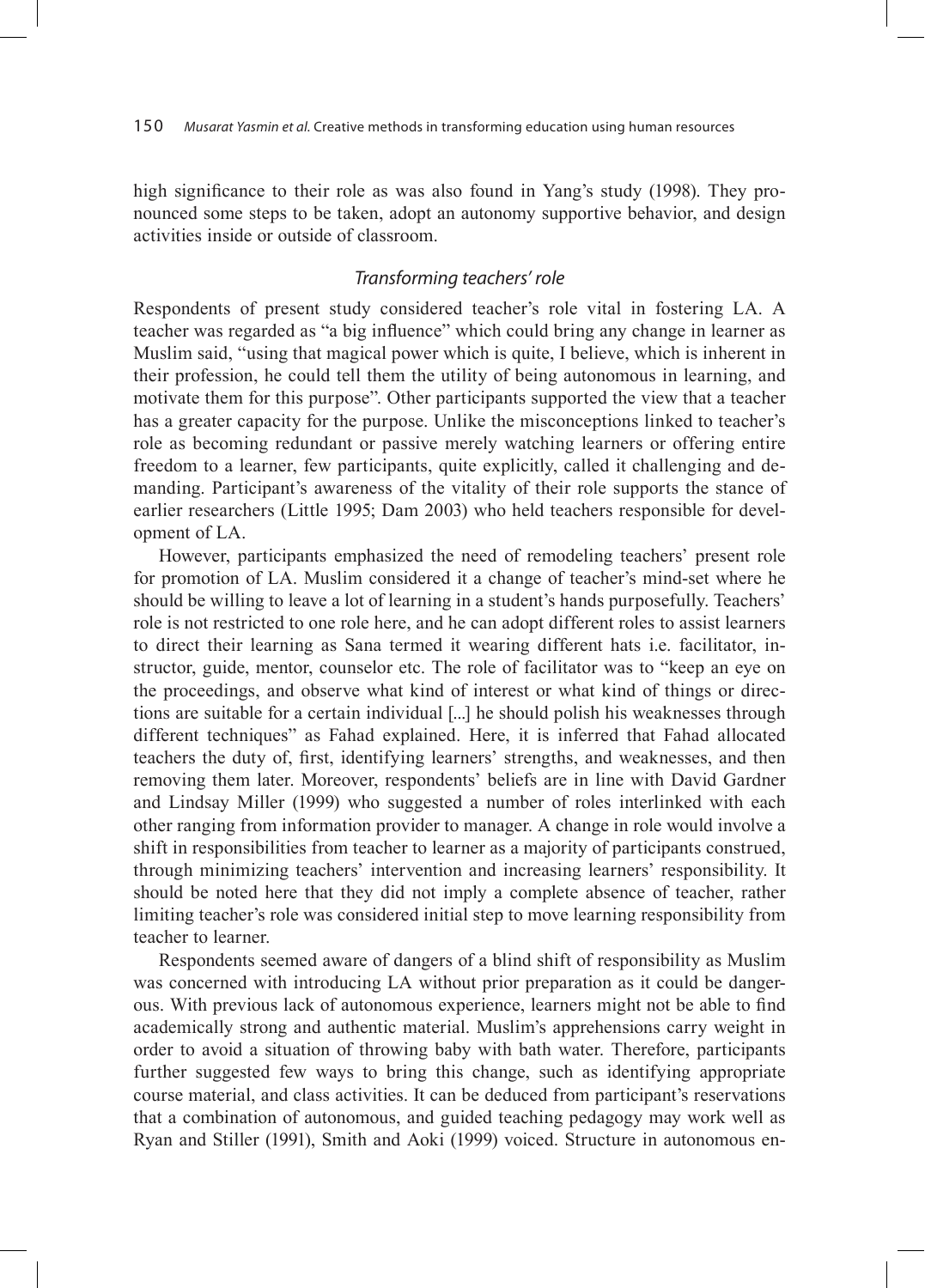vironment requires teachers communicating their expectation with learners clearly, and providing:

"[...] plans, goals, standards, expectations, schedules, rules, directions, challenges, reminders, prompts, models, examples, hints, suggestions, learning strategies, rewards, feedback, and other such sources of direction, and guidance as students attempt to make progress in living up to what is expected of them" (Reeve 2006: 231–232).

If a teacher is not able to do so, consequent situation would be chaos where learners would be at loss about what is expected. It strengthens the vital relationship of structure, and autonomy as was pronounced by Ellen A. Skinner and Michael J. Belmont (1993). Present research results also showed similar perspective of teachers who though did not termed it after theorists but voiced in the same vein.

#### *Autonomy supportive behaviours/practices*

An autonomy supportive environment leads to higher learner engagement that assures a deeper understanding of content (Grolnick, Ryan 1987). Few participants considered it teachers' responsibility to create an autonomy-supportive learning environment. Muslim defined autonomy-supportive environment as where teachers "create such an ambiance or an environment in which students can feel secured, and not burdened". Hence, the more a teacher would be supportive in the classroom, the more learners will become autonomous as classroom is the place where students learn so a teacher's attitude matters a lot. A teacher can provide a set of instructional behaviors that delivers a message to learners that he/she is their ally to support them, and their strivings (Reeve 2015). Respondents presented various ways for a teacher to foster LA (as illustrated in Table 1).

Awareness in teachers about their learners and in learners about what was expected was considered rightly an initial step to LA. Participants of present study stressed that teacher needs to understand learner's strengths, weaknesses, preferences and interests which can be done through individual consultation with learner in the form of tutorials or one-one meetings or by asking them to choose text to practice language skills. It can be inferred here that once teacher becomes aware of the steps a learner may feel challenging or easy, and learners' interests, teacher can guide learner in a better way. When teachers listen to learners closely, and sense learners' state of being, they can adjust their pedagogy accordingly. Hence, they achieve a state of attunement that not only enables teachers to recognize whether learners are engaged, and understood the lesson, but also it is a promising contributor to LA promotion (Reeve 2006). Besides, here it can be interpreted from respondents' perceptions that teachers must avoid forcing learners to learn according to teachers' preferred style. On learners' side, learners from traditional learning background were reported more dependent on teachers. Unless they do not recognise their capacities, rights, and the agenda of learning, they would not be confident to control their learning. Teacher must inform about what is expected from them as it becomes useful to take learners on the same page (Lowes, Target 1998).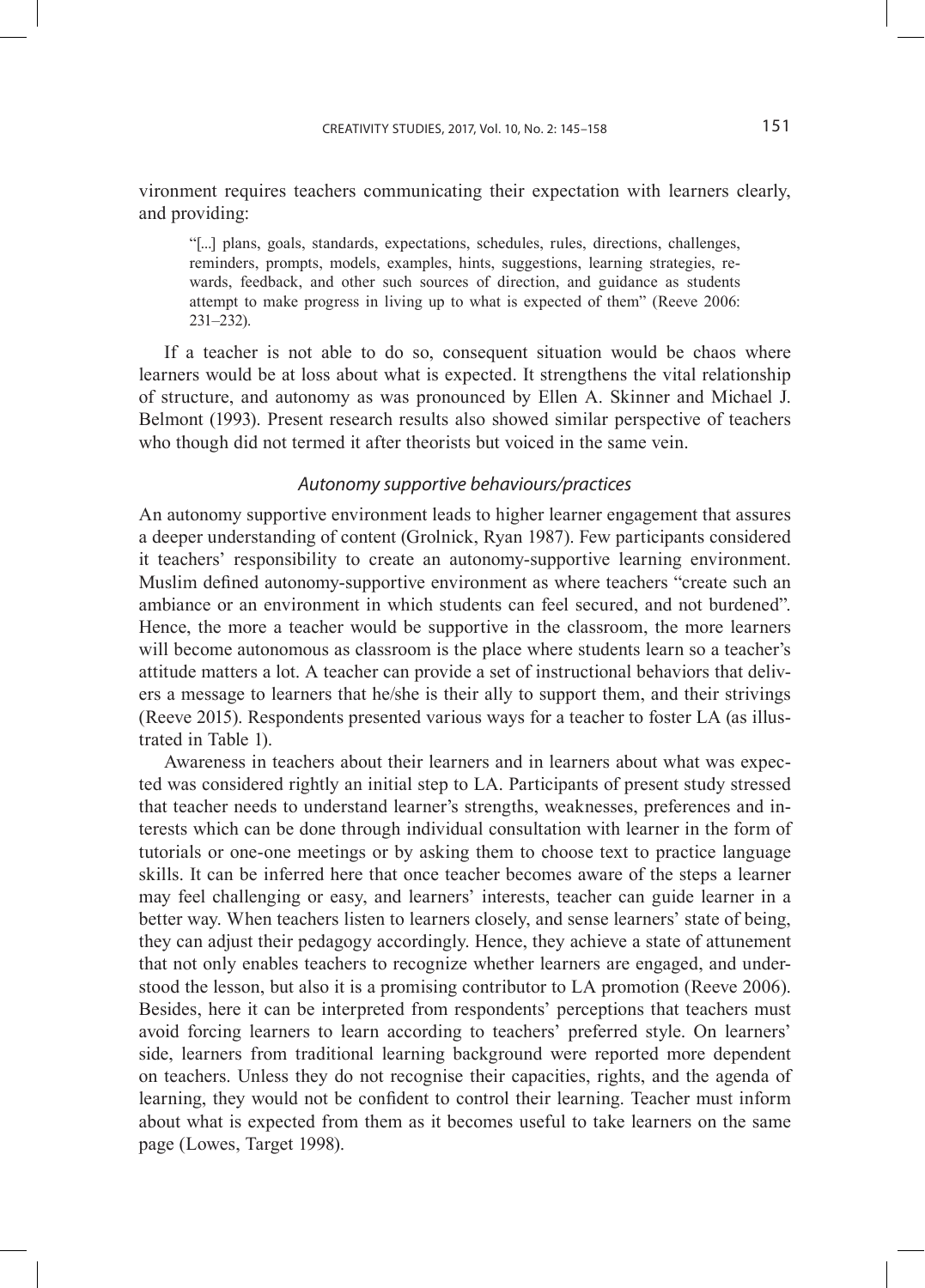$\overline{r}$ 

| No.            | Teachers' suggested<br>practices                                  | Illustration                                                                                                                                                                                                                                                                                                                            |
|----------------|-------------------------------------------------------------------|-----------------------------------------------------------------------------------------------------------------------------------------------------------------------------------------------------------------------------------------------------------------------------------------------------------------------------------------|
| $\mathbf{1}$   | Know your learners                                                | "[] certain learners have certain abilities, and certain interests,<br>habits or hobbies which appeal them the most. So it his job to<br>figure them out, and try to attract them to learning via those in-<br>terests" (Fahad).                                                                                                        |
| $\overline{2}$ | Help learners to be-<br>come aware of what is<br>expected of them | to "[] tell them clearly that what he means, and by doing so<br>what he wants to achieve, and I think if he is able to convince<br>students mentally, he would probably get a better feedback"<br>(Muslim).                                                                                                                             |
| $\mathfrak{Z}$ | Allow learners to have<br>their opinion/respect<br>their opinion  | "some 300-400 morons of the class" whom they "force to think<br>alike which is also, I believe, quite in humane propositions be-<br>cause humans need to think differently" (Manal).                                                                                                                                                    |
| $\overline{4}$ | Use non-controlling<br>language                                   | "[] instead of saying in straightway it's an activity for you, he<br>could ask it's a fascinating program you would love it" (Muslim).                                                                                                                                                                                                  |
| 5              | Motivate learners                                                 | "He must make sure that each of the learner in the class is inter-<br>ested in learning the language and if someone has lost interest<br>that is the failure of teacher basically because he is failed to<br>maintain the interest in the earner to understand that particular<br>language by ignoring his interests or needs" (Fahad). |
| 6              | Helping learners in<br>developing meta-cog-<br>nitive skills      | (indulge learners in) "[] deciding, and assigning roles for man-<br>aging activities [] planning, assessment, and evaluation" (Saman).                                                                                                                                                                                                  |
| $\tau$         | Provide opportunities<br>to use language                          | "[] language learning, and language teaching is total different<br>from learning of theories, and physics or chemistry []. When it<br>comes to language, language is a kind of a skill (but) [] most of<br>the teachers [] try to tell them about the language. They don't<br>tell them the language" (Manan).                          |
| 8              | Engage learners in<br>collaborative tasks                         | "Teacher can also introduce activities where the control can fur-<br>ther be shared by means of dialogues, dramatization, role plays,<br>discussions, debates, talk shows []. But teacher's roles vary in<br>many such activities. He should not be there all the time threat-<br>ening the learners with his omnipresence" (Sana).     |
| 9              | Help learners to be<br>confident                                  | "For outside of classroom, we can certainly mend their behavior<br>[] if you are able to develop a self-confidence level in a student<br>[], the same motivational level may pull him/her to any field<br>where ever she wants' (Jahan).                                                                                                |
| 10             | Engage learners in out-<br>of-class activities                    | "[] out of the class room he could ask them to indulge in such<br>social activities which could be helpful for the learning espe-<br>cially for the language learning if we are talking in that particu-<br>lar sphere" (Muslim).                                                                                                       |
| 11             | Train yourself                                                    | "learners need to be handled psychologically as well. Only a<br>trained and experienced teacher can undergo these trials conveni-<br>ently while keeping the spirits of learners high. Training regard-<br>ing planning, and management as well as emotional handling of<br>learners very keenly becomes inevitable" (Sana).            |

Table 1. Teachers' views about transforming teaching practices to foster LA (source: created by authors)

 $\overline{a}$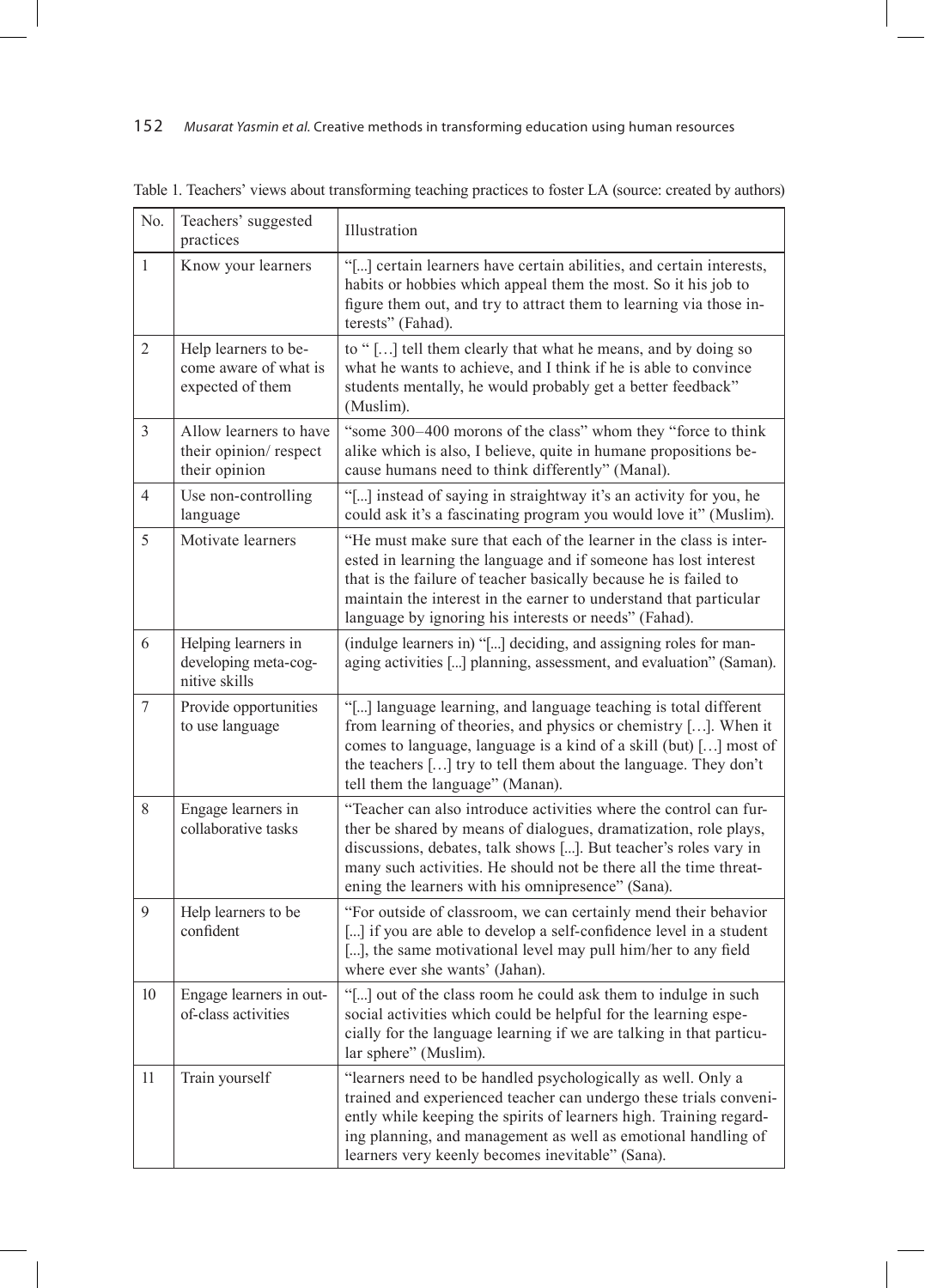Transforming learners to become autonomous demands them to be free to hold an independent opinion (Ellis, Sinclair 1989; Reeve 2006), motivated, and confident. Learners should be provided this freedom without a fear of being rebutted or scolded as one participant Jahan made clear. His experience of providing learners with such opportunities resulted in novel ideas which were sometimes new to teacher also. Hence, allowing learners to express their views will not only lead to creativity in them indirectly but also add to teachers' knowledge. Similarly, any effort of developing autonomy may benefit only when learners are willing to do so, and it is also established that classrooms either support or thwart learners' intrinsic motivation. It can be implied from respondents' views that the more class activities support learners' inner resources, the greater level of autonomy will be achieved as was articulated earlier by Reeve (2006). Equally, outcome will be less to the extent amotive forces subdues learners' involvement. He suggested communicating the value of task to justify an investment of effort, and it helps learners in dealing with problem of wearing off motivation. It was argued that learners' understanding of investing their attention helps a process of internalization to take place. Motivation and learners' confidence in his competence can be enhanced through providing learners an environment where they use target language inside as well as outside of the class. Research showed that teachers' practice of giving quality talk time to learners contribute to their ability of moving forward independently (Reeve *et al.* 1999). Present finding echoes works of Dam (2003) and Little (1995) on integrating LA into classroom where Little emphasized the importance of cultivating reflective ability in learners which he related to their capacity to be involved in social interaction. Participants' suggestion of the use of collaborative learning support the findings of Feryok (2013) who found learners performing at higher level with little teacher-scaffolding, and peer-collaboration. Here, it needs to be cautioned that collaborative task management should be meaningful, and teachers must be trained so that learner could make the most of this strategy, otherwise, groupwork would be left a fashion to follow as was observed by some participants.

The most reported teacher's role in promoting LA was their self-realization, and learning about the phenomenon as Dam (2003) advocated. Participants also referred to the main aspects any workshop or training session must have: learning how to keep learners active (Sara), developing critical thinking in them (Rafia), learning about teachers' new role (Alam). Participants' beliefs directed to frequent autonomy-focussed training of teachers. It can be argued here that teacher may need to understand also the demands of shift in responsibility such as having a clear idea how to initiate and where to stop. Research has shown that veteran instructors can learn to develop their motivating styles to integrate better use of autonomy-supportive teaching practices (Charms 1976; Reeve *et al.* 2004).

Above results showed few trends in teachers' perceptions. First, among the 11 autonomy supportive activities, the most popular, and significant step suggested by teachers was the need of teacher-training for the purpose. It was followed by equally cited practice of understanding learners, and providing opportunities for collaborative learning followed by relatively less cited practice of allowing learners to hold pinions, and motivating learners. This trend shows that rest of activities suggested by teachers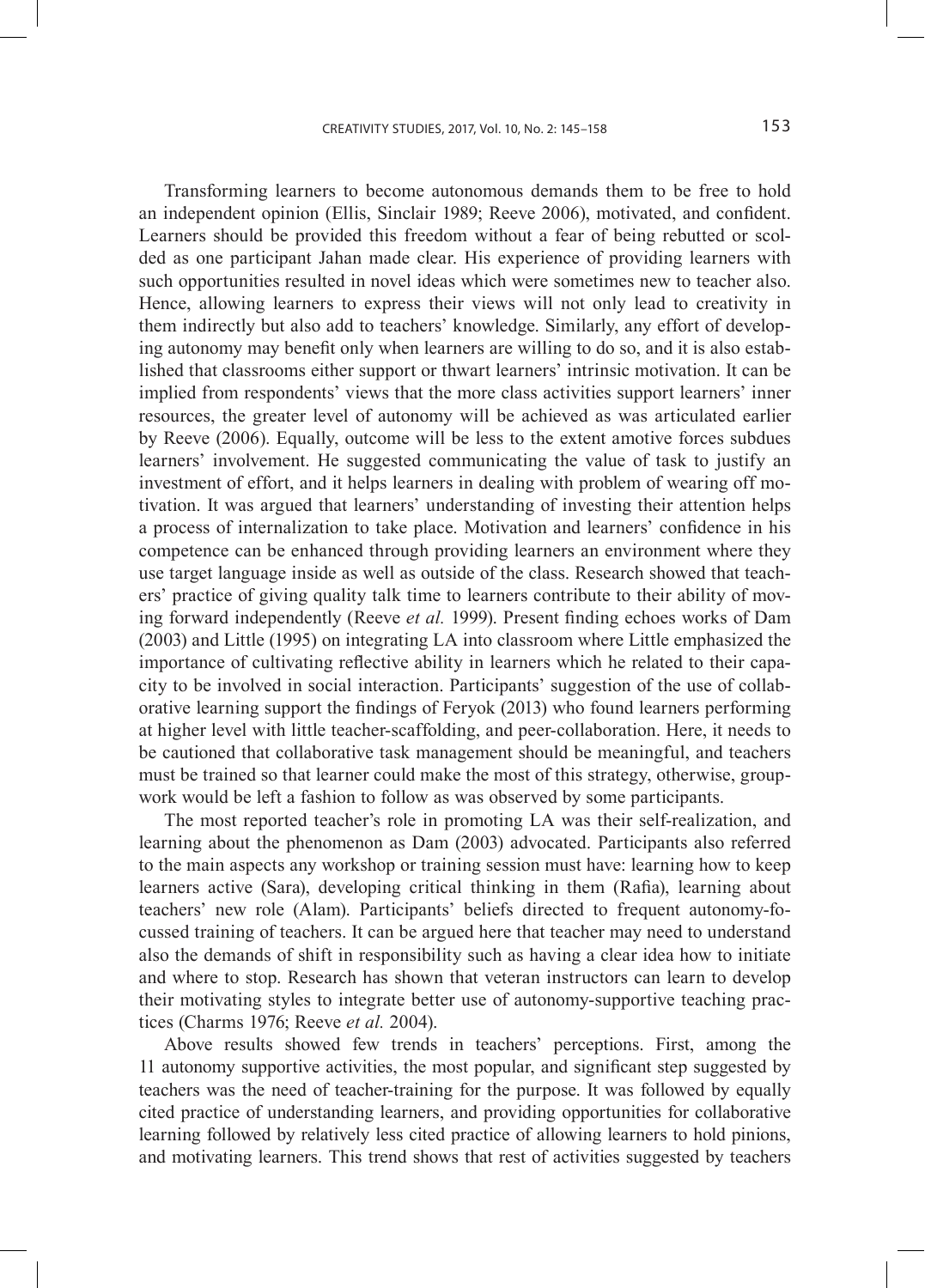would work well if teachers learn how to make learners autonomous. Second, teachers do not compartmentalise their role into categories of being facilitator, counselor, and resource person, thus, three roles seem to overlap that strengthens earlier researchers' interlinking of various roles with learners' needs (Higgs 1988; Voller 2013; Camilleri 1999; Little 2004). Teachers' perspectives clearly favour a gradual shift of learning responsibilities, and calls for a change in teachers', and learners' roles. It can be maintained here that the more teachers would be autonomy supportive toward their students following suggestions made above, the greater learner engagement would be observed as was found by Reeve, Hyungshim Jang, Dan Carrell, Soohyun Jeon, Jon Barch (2004), and in terms of academic achievement as showed by Richard De Charms (1976). Building on results, study also implied that instructional behaviors contrary to above like providing learners with solution prior to their efforts, keeping the status-quo by discouraging enquiry, and using controlling language may act as autonomy thwarts.

### Conclusions

Present study explored teachers' perceptions about their role in promoting LA, and results showed interesting dimensions. Teachers' responses revealed that they are aware of their new critical role as they reported a greater trust on teacher capacity to bring change in learner attitude, thus, negating misconceptions related to LA that teacher's role is reduced or has become redundant. Teachers also called for a change in mind-set of teachers, and learners alike about their roles, and stressed on making shift of responsibilities purposeful. They reported it their responsibility to learn about their learners' strengths, weaknesses, preferences, and interests, motivate, and engage learners in collaborative tasks to create an autonomy supportive environment in the class. They fully realized the need of making learners aware of their abilities, and allow holding individual opinion. Most importantly, teachers felt need of developing awareness in themselves to be able to handle the process of making learners autonomous successfully. Hence, unlike previous empirical studies conducted in previous decade, present study gives a comprehensive model for teachers' practices.

Following a qualitative approach in data collection, and analysis, results may have subjectivity despite researchers' efforts of ensuring trustworthiness through a number of steps taken. Being first study on LA in Pakistan, qualitative approach was the most appropriate to investigate the feasibility of LA in Pakistan. Later, studies can build on present results to produce confirmatory research.

Findings of present study direct policy makers, and Higher Education Commission of Pakistan officials towards making serious efforts, and investment of time, and money on teacher training where teachers need awareness how to shift learning control to students but also have teaching autonomy to put theory into practice. Results also open avenues of research for future researchers in the direction of investigating viability of promoting LA to discover the readiness of learners, and teachers, developing (meta)cognitive learning strategies in learners, and effects of learner/teacher training on promotion of LA.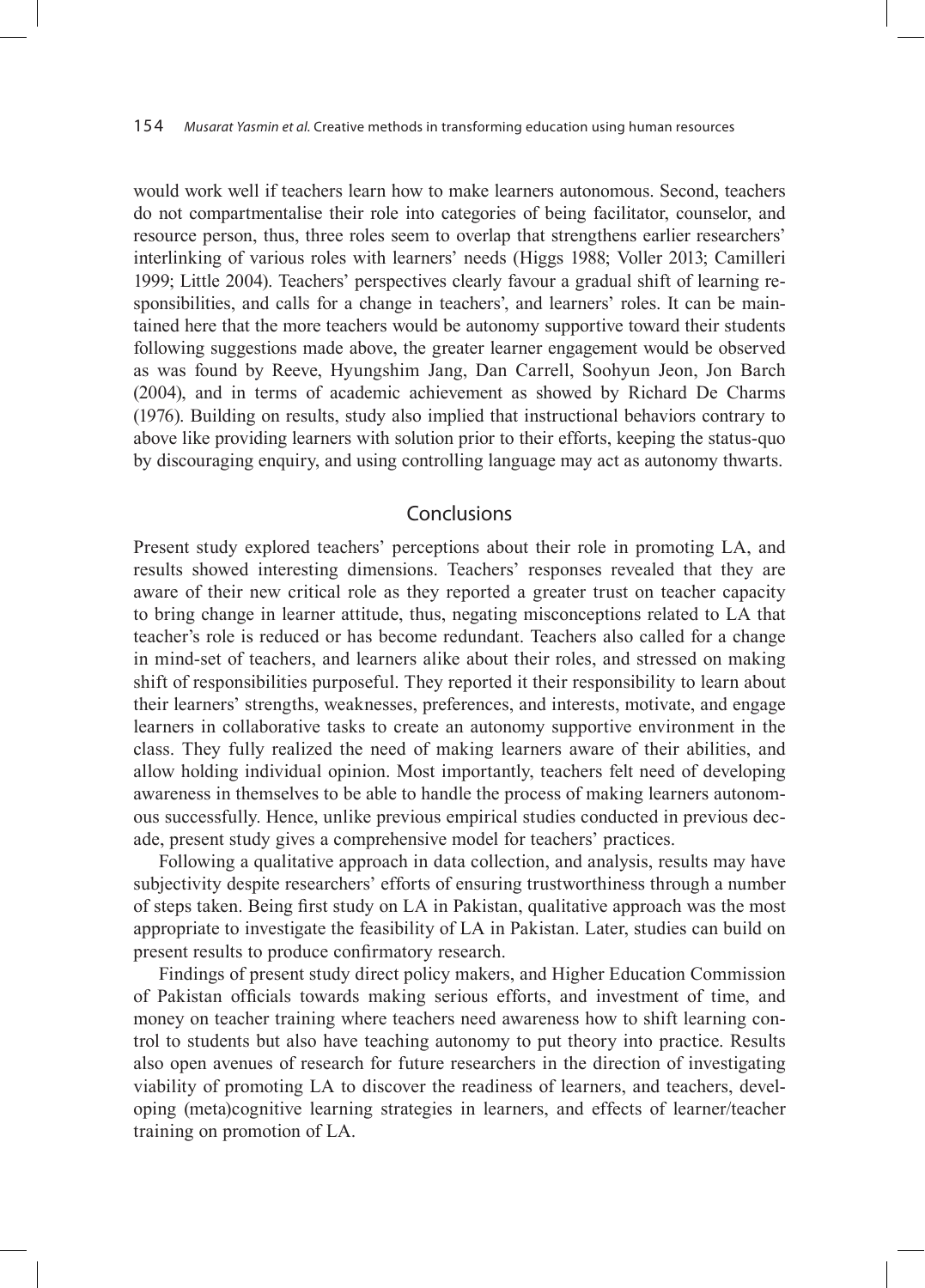### References

Bailey, C. A. 2007. *A Guide to Qualitative Field Research*. Thousand Oaks: Pine Forge Press. https://doi.org/10.4135/9781412983204

Bajrami, L. 2015. Teacher's New Role in Language Learning and in Promoting Learner Autonomy, *Procedia – Social and Behavioral Sciences* 199: 423–427. https://doi.org/10.1016/j.sbspro.2015.07.528

Benson, Ph. 2011. *Teaching and Researching Autonomy*. Candlin, Ch. N.; Hall, D. R. (General Eds.). Series: Applied Linguistics in Action Series. London and New York: Routledge.

Benware, C. A.; Deci, E. L. 1984. Quality of Learning with an Active *versus* Passive Motivational Set, *American Educational Research Journal* 21(4): 755–765. https://doi.org/10.3102/00028312021004755

Boggiano, A. K.; Flink, Ch.; Shields, A.; Seelbach, A.; Barrett, M. 1993. Use of Techniques Promoting Students' Self-Determination: Effects on Students' Analytic Problem-Solving Skills, *Motivation and Emotion* 17(4): 319–336. https://doi.org/10.1007/BF00992323

Camilleri, G. (Ed.). 1999. *Learner Autonomy – The Teachers' Views*. Council of Europe, Strasbourg.

Charms, De R. 1976. *Enhancing Motivation: Change in the Classroom*. Series: The Irvington Social Relations Series. New York: Irvington Publications.

Creswell, J. W. 2003. *Research Design: Qualitative, Quantitative, and Mixed Methods Approaches*. Thousand Oaks, CA: SAGE Publications, Inc.

Dam, L. 2003. Developing Learner Autonomy: The Teacher's Responsibility, in Little, D.; Ridley, J.; Ushioda, E. (Eds.). *Learner Autonomy in the Foreign Language Classroom: Teacher, Learner, Curriculum and Assessment*. Dublin: Authentik Language Learning Resources Ltd., 135–146.

Deci, E. L.; Schwartz, A. J.; Sheinman, L.; Ryan, R. M. 1981. An Instrument to Assess Adults' Orientations toward Control *versus* Autonomy with Children: Reflections on Intrinsic Motivation and Perceived Competence, *Journal of Educational Psychology* 73(5): 642–650. https://doi.org/10.1037/0022-0663.73.5.642

Deci, E. L.; Spiegel, N. H.; Ryan, R. M.; Koestner, R.; Kauffman, M. 1982. Effects of Performance Standards on Teaching Styles: Behavior of Controlling Teachers, *Journal of Educational Psychology* 74(6): 852–859. https://doi.org/10.1037/0022-0663.74.6.852

Duong, Th. M.; Seepho, S. 2014. Promoting Learner Autonomy: A Qualitative Study on EFL Teachers' Perceptions and Their Teaching Practices, *Proceedings of the International Conference: DRAL 2 / ILA 2014* [online], [cited 11 July, 2016]. Available from Internet: http://sola. kmutt.ac.th/dral2014/proceedings\_online/129-137%20ILA%20Tham%20M.pdf

Ellis, G.; Sinclair, B. 1989. *Learning to Learn English: A Course in Learner Training*. Cambridge: Cambridge University Press.

Feryok, A. 2013. Teaching for Learner Autonomy: The Teacher's Role and Sociocultural Theory, *Innovation in Language Learning and Teaching* 7(3): 213–225. https://doi.org/10.1080/17501229.2013.836203

Flink, Ch.; Boggiano, A. K.; Barrett, M. 1990. Controlling Teaching Strategies: Undermining Children's Self-Determination and Performance, *Journal of Personality and Social Psychology* 59(5): 916–924. https://doi.org/10.1037/0022-3514.59.5.916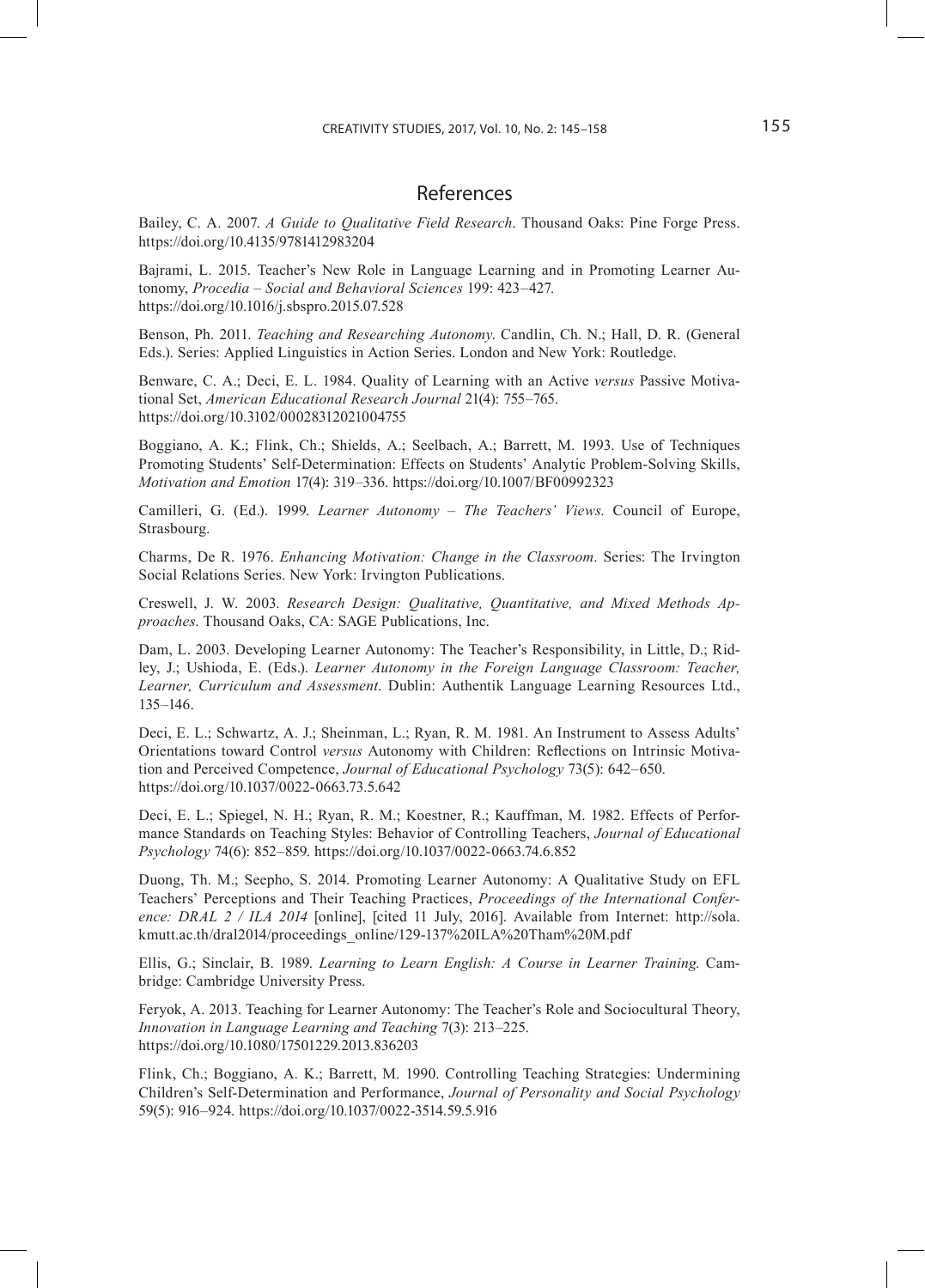Fumin, F.; Li, Zh. 2015. Teachers' Roles in Promoting Students' Learner Autonomy in China, *English Language Teaching* 5(4): 51–56.

Gardner, D.; Miller, L. 1999. *Establishing Self-Access: From Theory to Practice*. Series: Cambridge Language Teaching Library. Cambridge: Cambridge University Press.

Grolnick, W. S.; Ryan, R. M. 1987. Autonomy in Children's Learning: An Experimental and Individual Difference Investigation, *Journal of Personality and Social Psychology* 52(5): 890–898. https://doi.org/10.1037/0022-3514.52.5.890

Hesse-Biber, Sh. N.; Leavy, P. 2006. *The Practice of Qualitative Research*. Thousand Oaks, CA: SAGE Publications.

Higgs, J. 1988. Planning Learning Experiences to Promote Autonomous Learning, in Boud, D. (Ed.). *Developing Student Autonomy in Learning*. New York, NY: Nichols Publishing Company, 40–58.

Holec, H. 1981. *Autonomy and Foreign Language Learning*. Oxford: Pergamon Press.

Koestner, R.; Ryan, R. M.; Bernieri, F.; Holt, K. 1984. Setting Limits on Children's Behavior: The Differential Effects of Controlling *vs.* Informational Styles on Intrinsic Motivation and Creativity, *Journal of Personality* 52(3): 233–248. https://doi.org/10.1111/j.1467-6494.1984.tb00879.x

Lincoln, Y. S.; Guba, E. G. 1985. *Naturalistic Inquiry*. London: SAGE Publications.

Little, D. 1991. *Learner Autonomy: Definitions, Issues and Problems*, Vol. 1. Dublin: Authentik Language Learning Resources Ltd.

Little, D. 2004. *Learner Autonomy, Teacher Autonomy and the European Language Portolio*. UNTELE: Université de Compiègne 17–20 March 2004 [online], [cited 15 March 2013]. Available from Internet: https://pdfs.semanticscholar.org/15ff/0e578c769dbac954cd0cf77d8681 4b806960.pdf

Little, D. 1995. Learning as Dialogue: The Dependence of Learner Autonomy on Teacher Autonomy, *System* 23(2): 175–181. https://doi.org/10.1016/0346-251X(95)00006-6

Lowes, R.; Target, F. 1998. *Helping Students to Learn: A Guide to Learner Autonomy*. Series: Richmond Handbooks for English Teachers. Seligson, P. (Ed.). London: Richmond Publishing.

Oxford, R. L. 1990. *Language Learning Strategies: What Every Teacher Should Know*. Heinle: Cengage Learning.

Reeve, J. 2015. Giving and Summoning Autonomy Support in Hierarchical Relationships, *Social and Personality Psychology Compass* 9(8): 406–418. https://doi.org/10.1111/spc3.12189

Reeve, J. 2006. Teachers as Facilitators: What Autonomy-Supportive Teachers Do and Why Their Students Benefit, *The Elementary School Journal* 106(3): 225–236. https://doi.org/10.1086/501484

Reeve, J.; Bolt, E.; Cai, Y. 1999. Autonomy Supportive Teachers: How They Teach and Motivate Students, *Journal of Educational Psychology* 91(3): 537–548. https://doi.org/10.1037/0022-0663.91.3.537

Reeve, J.; Jang, H.; Carrell, D.; Jeon, S.; Barch, J. 2004. Enhancing Students' Engagement by Increasing Teachers' Autonomy Support, *Motivation and Emotion* 28(2): 147–169. https://doi.org/10.1023/B:MOEM.0000032312.95499.6f

Ryan, R. M.; Deci, E. L. 2000. Intrinsic and Extrinsic Motivations: Classic Definitions and New Directions, *Contemporary Educational Psychology* 25: 54–67. https://doi.org/10.1006/ceps.1999.1020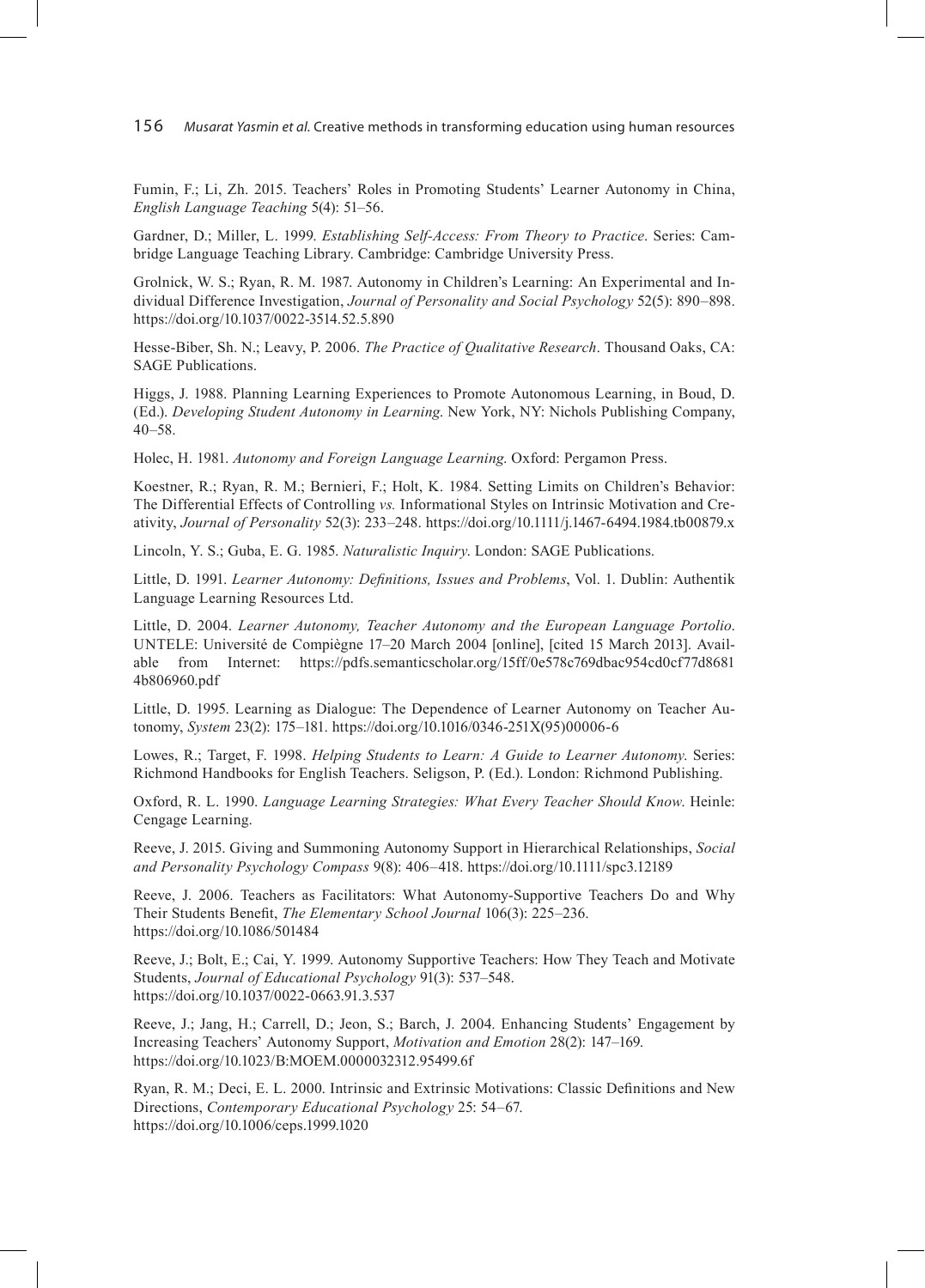Ryan, R. M.; Grolnick, W. S. 1986. Origins and Pawns in the Classroom: Self-Report and Projective Assessments of Individual Differences in Children's Perceptions, *Journal of Personality and Social Psychology* 50(3): 550–558. https://doi.org/10.1037/0022-3514.50.3.550

Ryan, R. M.; Stiller, J. 1991. The Social Contexts of Internalization: Parent and Teacher Influences on Autonomy, Motivation and Learning, in Maehr, M. L.; Pintrich, P. R. (Eds.). *Advances in Motivation and Achievement*, Vol. 7. Greenwich, CT: JAI Press, 115–149.

Shapira, Z. 1976. Expectancy Determinants of Intrinsically Motivated Behavior, *Journal of Personality and Social Psychology* 34(6): 1235–1244. https://doi.org/10.1037/0022-3514.34.6.1235

Skinner, E. A.; Belmont, M. J. 1993. Motivation in the Classroom: Reciprocal Effects of Teacher Behavior and Student Engagement across the School Year, *Journal of Educational Psychology* 85(4): 571–581. https://doi.org/10.1037/0022-0663.85.4.571

Smith, R.; Aoki, N. 1999. Learner Autonomy in Cultural Context: The Case of Japan, in Cotterall, S.; Crabbe, D. (Eds.). *Bayreuth Contributions to Glottodidactics*. Vol. 8: Learner Autonomy in Language Learning: Defining the Field and Effecting Change. Frankfurt am Main: Peter Lang GmbH, 19–27.

Voller, P. 2013. Does the Teacher Have a Role in Autonomous Language Learning?, in Benson, Ph.; Voller, P. (Eds.). *Autonomy and Independence in Language Learning*. New York: Routledge, 98–113.

Wenden, A.; Rubin, J. 1991. *Learner Strategies in Language Learning*. Series: Prentice Hall International English Language Teaching. Englewood Cliffs, NJ: Prentice-Hall.

Yan, S. 2012. Teachers' Roles in Autonomous Learning, *Journal of Sociological Research* 3: 557–562. https://doi.org/10.5296/jsr.v3i2.2860

Yang, N.-D. 1998. Exploring a New Role for Teachers: Promoting Learner Autonomy, *System* 26(1): 127–135. https://doi.org/10.1016/S0346-251X(97)00069-9

Yasmin, M.; Sarkar, M.; Sohail, A. 2016. Exploring English Language Needs in the Hotel Industry in Pakistan: An Evaluation of Existing Teaching Material, *Journal of Hospitality & Tourism Education* 28(4): 202–213. https://doi.org/10.1080/10963758.2016.1226846

# KŪRYBINIAI METODAI PERTVARKANT ŠVIETIMĄ PASITELKUS ŽMOGIŠKUOSIUS IŠTEKLIUS

#### Musarat YASMIN, Ayesha SOHAIL, Mela SARKAR, Rizwana HAFEEZ

#### Santrauka

Per pastaruosius tris dešimtmečius kalbos mokymas tapo labiau orientuotas į besimokantįjį. Dėstytojai, galintys skatinti pokyčius, sulaukė didelio tyrėjų dėmesio. Dėstytojai turi iš naujo apsvarstyti savo tradicinį vaidmenį, besimokantiesiems padedant valdyti jų mokymąsi. Dabartiniuose tyrimuose imamasi perspektyvaus savarankiško mokymo vaidmens ir kūrybinių metodų, kuriuos gali taikyti dėstytojai, siekiantys padėti savo studentams tapti savarankiškiems. Duomenys surinkti iš 16 universiteto dėstytojų, ugdančių anglų kalbos komunikacijos gebėjimus bakalauro studijose Pandžabo (Pakistanas) viešojo sektoriaus universitetuose. Siekiant išsiaiškinti dėstytojų nuomones, buvo surengta individualių pusiau struktūruotų interviu. Rezultatai atskleidė, kad, plėtojant